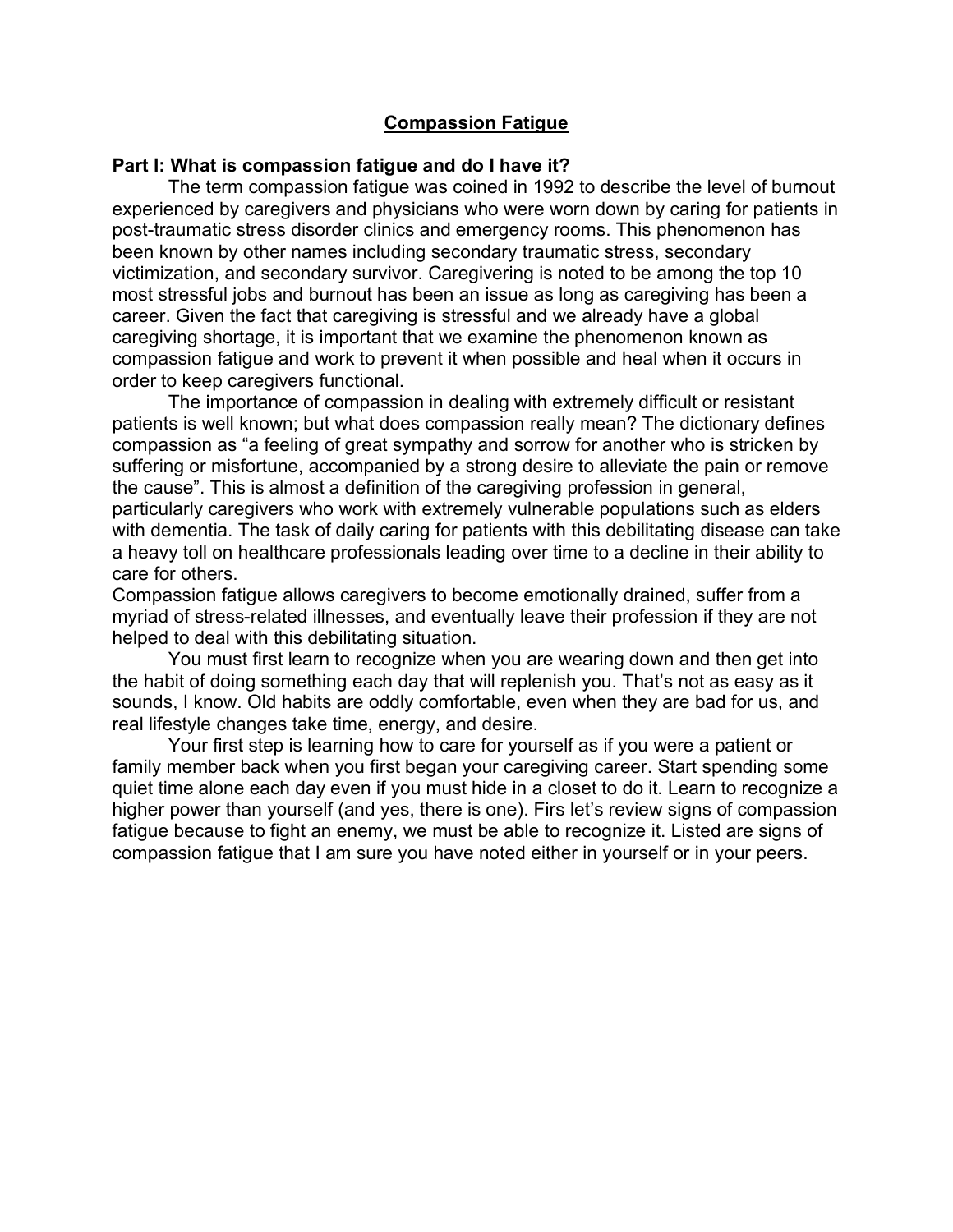## **Part II: Signs of Compassion Fatigue**

- 1. Abusing drugs, alcohol, food, or sex
- 2. Anger without cause
- 3. Blaming your spouse, peers, family for all of your problems
- 4. Chronic lateness
- 5. Depression
- 6. Diminished sense of personal accomplishment
- 7. Exhaustion (mental or physical)
- 8. Frequent headaches
- 9. Gastrointestinal complaints
- 10. Overly high expectations of self or others
- 11. Feelings of hopelessness
- 12. Hypertension
- 13. Inability to maintain balance of empathy and objectivity
- 14. Increased irritability
- 15. Decreased ability to feel joy
- 16. Low self-esteem
- 17. Sleep disturbances
- 18. Workaholism (never taking time off for yourself)

# **Part III: Coping Skills**

To combat compassion fatigue we must know what skills are necessary. Listed below are coping skills that are divided into two areas: those that increase social support and those that help to maintain task-focused behaviors. It is also important to banish negative feelings. If you want to banish feelings of self-blame or guilt you must realize not all events can be controlled. If you are depressed and suffer lack of interest focus on the future or discuss only enjoyable topics. Refuse to give in to feelings of helplessness or hopelessness by sharing experiences with your peers or participating in community or charity events. If you experience restlessness then participate in activities that promote relaxation or do work for those who are not as strong as you are.

To increase social support you should:

- 1. Ask for assistance or emotional support from your peers and give it in return
- 2. Smile and make eye contact with peers
- 3. Talk to peers about how they handle stress
- 4. Use humor frequently to decrease tension and anxiety
- 5. Give comfort through physical contact (touch, hold, or hug peers when they are distraught)
- 6. Take breaks with peers
- 7. Share food and laughter with others